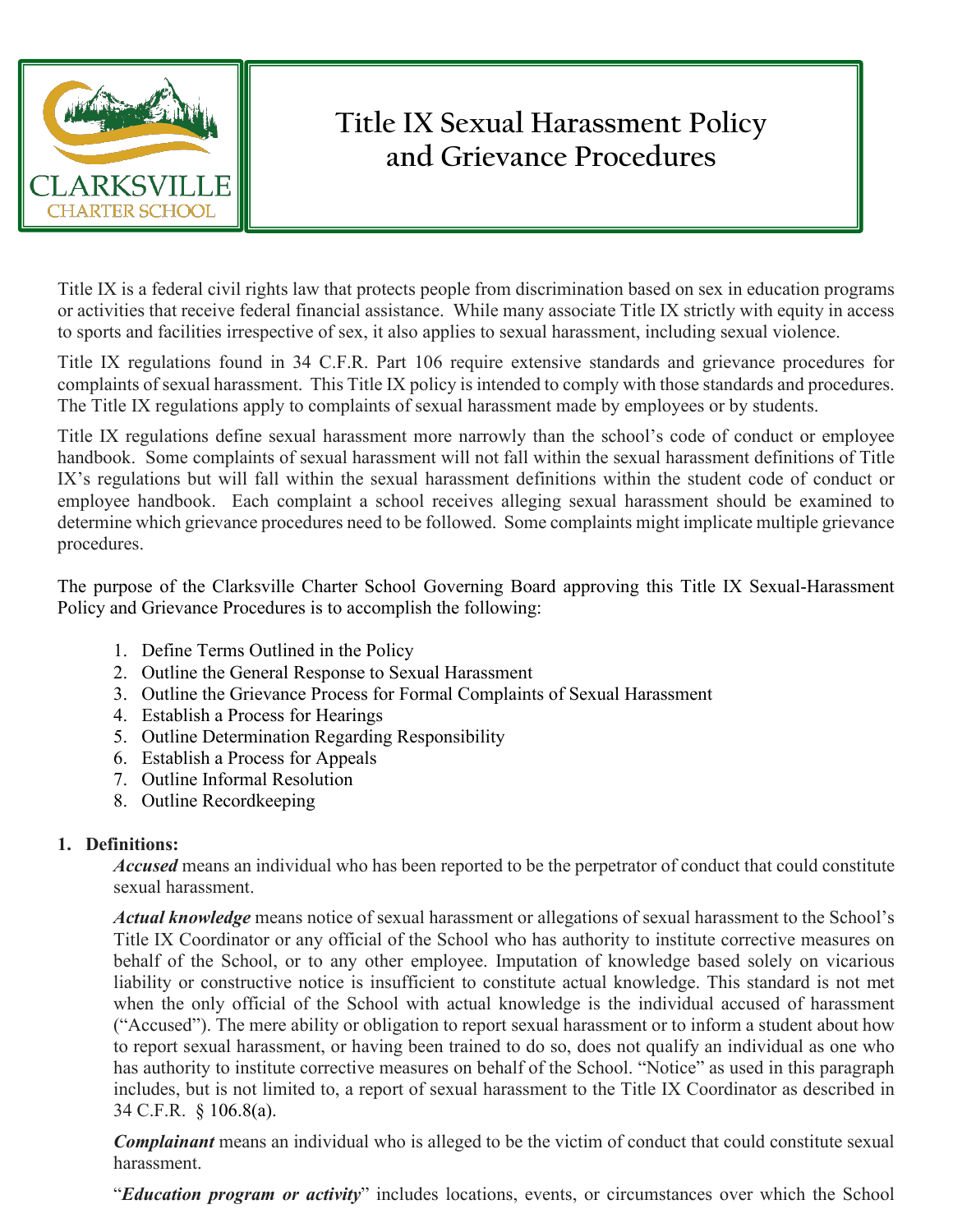exercised substantial control over both the accused and the context in which the sexual harassment occurs.

*Formal complaint* means a document filed by a complainant or signed by the Title IX Coordinator alleging sexual harassment against an accused and requesting that the School investigate the allegation of sexual harassment. At the time of filing a formal complaint, a complainant must be participating in or attempting to participate in the education program or activity of the School with which the formal complaint is filed. A formal complaint may be filed with the Title IX Coordinator in person, by mail, or by electronic mail, by using the contact information required to be listed for the Title IX Coordinator, and by any additional method designated by the School.

The phrase "*document filed by a complainant*" means a document or electronic submission (such as by electronic mail or through an online portal provided for this purpose by the School) that contains the complainant's physical or digital signature, or otherwise indicates that the complainant is the person filing the formal complaint. Where the Title IX Coordinator signs a formal complaint, the Title IX Coordinator is not a complainant or otherwise a party.

*Accused* means an individual who has been reported to be the perpetrator of conduct that could constitute sexual harassment.

*Sexual harassment* means conduct on the basis of sex that satisfies one or more of the following:

(1) An employee of the School conditioning the provision of an aid, benefit, or service of the School on an individual's participation in unwelcome sexual conduct;

(2) Unwelcome conduct determined by a reasonable person to be so severe, pervasive, and objectively offensive that it effectively denies a person equal access to the School's education program or activity; or

(3) "Sexual assault" as defined in 20 U.S.C.  $1092(f)(6)(A)(v)$ , "dating violence" as defined in 34 U.S.C. 12291(a)(10), "domestic violence" as defined in 34 U.S.C. 12291(a)(8), or "stalking" as defined in 34 U.S.C. 12291(a)(30).

*Supportive measures* means non-disciplinary, non-punitive individualized services offered as appropriate, as reasonably available, and without fee or charge to the complainant or the accused before or after the filing of a formal complaint or where no formal complaint has been filed. Such measures are designed to restore or preserve equal access to the School's education program or activity without unreasonably burdening the other party, including measures designed to protect the safety of all parties or the School's educational environment, or deter sexual harassment. Supportive measures may include counseling, extensions of deadlines or other course-related adjustments, modifications of work or class schedules, campus escort services, mutual restrictions on contact between the parties, changes in work or housing locations, leaves of absence, increased security and monitoring of certain areas of the campus, and other similar measures. The School must maintain as confidential any supportive measures provided to the complainant or accused, to the extent that maintaining such confidentiality would not impair the ability of the School to provide the supportive measures. The Title IX Coordinator is responsible for coordinating the effective implementation of supportive measures.

**2. General Response to Sexual Harassment**: If the School has actual knowledge of sexual harassment in an education program or activity of the School against a person in the United States, the School must respond promptly in a manner that is not deliberately indifferent. A School is deliberately indifferent only if its response to sexual harassment is clearly unreasonable in light of the known circumstances.

A School's response must treat complainants and respondents equitably by offering supportive measures to a complainant, and by following a grievance process that complies those processes identified herein before the imposition of any disciplinary sanctions or other actions that are not supportive measures against an accused.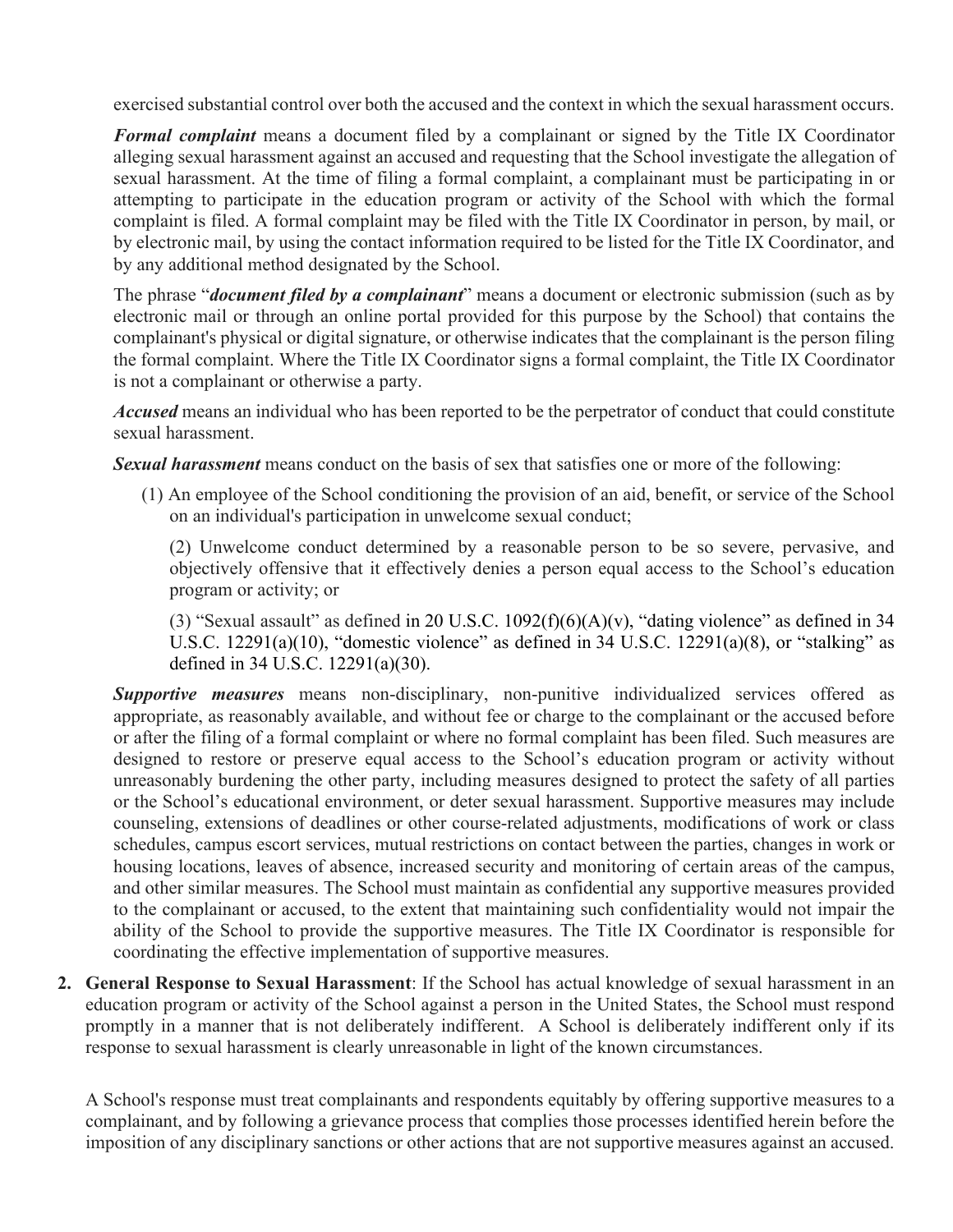The Title IX Coordinator must promptly contact the complainant to discuss the availability of supportive measures, consider the complainant's wishes with respect to supportive measures, inform the complainant of the availability of supportive measures with or without the filing of a formal complaint, and explain to the complainant the process for filing a formal complaint.

#### **Response to a Formal Complaint**

In response to a formal complaint, a School must follow a grievance process outlined below. With or without a formal complaint, a School must comply with the School's General Response to Sexual Harassment process identified above.

## **Emergency Removal**

The School may remove an accused from the School's education program or activity on an emergency basis, provided that the School undertakes an individualized safety and risk analysis, determines that an immediate threat to the physical health or safety of any student or other individual arising from the allegations of sexual harassment justifies removal, and provides the accused with notice and an opportunity to challenge the decision immediately following the removal.

## **Administrative Leave**

The School may place an accused non-student employee on administrative leave during the pendency of a grievance process identified below.

## **3. Grievance Process for Formal Complaints of Sexual Harassment: Discrimination on the Basis of Sex**

The School's treatment of a complainant or an accused in response to a formal complaint of sexual harassment may constitute discrimination on the basis of sex under Title IX.

## **Grievance Process Generally**

The School shall treat complainants and those accused equitably by providing remedies to a complainant where a determination of responsibility for sexual harassment has been made against the accused, and by following a grievance process that complies with this policy before the imposition of any disciplinary sanctions or other actions that are not supportive measures against an accused. Remedies are to be designed to restore or preserve equal access to the School's education program or activity. Such remedies may include the same individualized services described above as "supportive measures"; however, remedies need not be non-disciplinary or non-punitive and need not avoid burdening the accused.

The School shall require an objective evaluation of all relevant evidence—including both inculpatory and exculpatory evidence—and provide that credibility determinations may not be based on a person's status as a complainant, accused, or witness.

**Title IX Coordinator:** Any individual designated by the School as a Title IX Coordinator, investigator, decision-maker, or any person designated by the School to facilitate an informal resolution process, shall not have a conflict of interest or bias for or against complainants or those accused generally or an individual complainant or accused. The School shall ensure that Title IX Coordinators, investigators, decision-makers, and any person who facilitates an informal resolution process, receive training on the definition of sexual harassment, the scope of the School's education program or activity, how to conduct an investigation and grievance process including hearings, appeals, and informal resolution processes, as applicable, and how to serve impartially, including by avoiding prejudgment of the facts at issue, conflicts of interest, and bias. The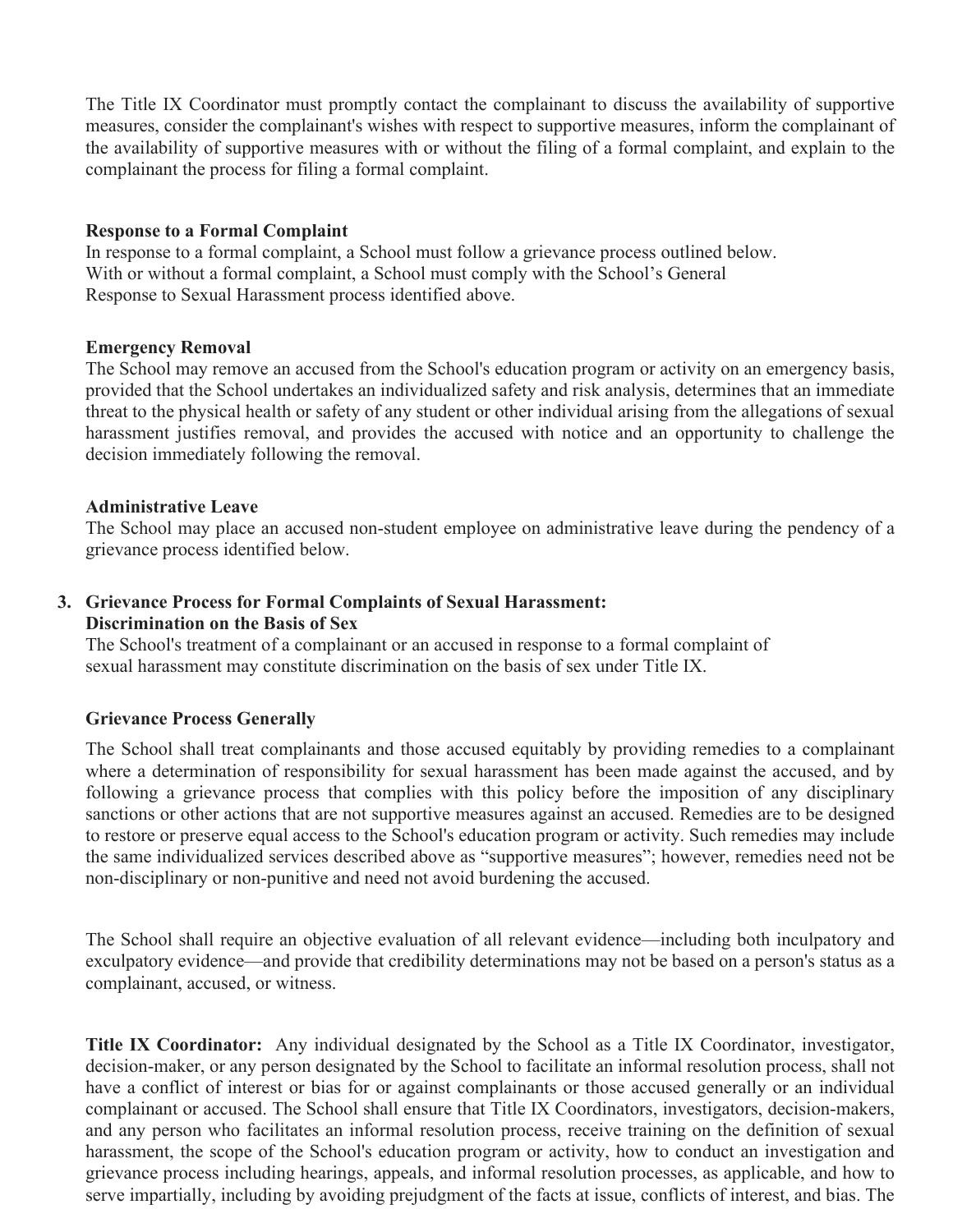School shall ensure that decision-makers receive training on any technology to be used at a live hearing and on issues of relevance of questions and evidence, including when questions and evidence about the complainant's sexual predisposition or prior sexual behavior are not relevant, as set forth below. The School also shall ensure that investigators receive training on issues of relevance to create an investigative report that fairly summarizes relevant evidence, as set forth below. Any materials used to train Title IX Coordinators, investigators, decision-makers, and any person who facilitates an informal resolution process, must not rely on sex stereotypes and must promote impartial investigations and adjudications of formal complaints of sexual harassment.

**Presumption:** The School shall include a presumption that the accused is not responsible for the alleged conduct until a determination regarding responsibility is made at the conclusion of the grievance process.

**Time Frames:** The School shall include reasonably prompt time frames for conclusion of the grievance process, including reasonably prompt time frames for filing and resolving appeals and informal resolution processes if the School offers informal resolution processes, and a process that allows for the temporary delay of the grievance process or the limited extension of time frames for good cause with written notice to the complainant and the accused of the delay or extension and the reasons for the action. Good cause may include considerations such as the absence of a party, a party's advisor, or a witness; concurrent law enforcement activity; or the need for language assistance or accommodation of disabilities.

## **1. Disciplinary Sanctions and Remedies: Following the determination of responsibility, the following reflect the range of possible disciplinary sanctions and remedies the School may implement**

## **Consequences**

Students or employees who engage in misconduct prohibited by this Policy, knowingly make false statements or knowingly submit false information during the grievance process may be subject to disciplinary action up to and including expulsion from Clarksville Charter School or termination of employment. The Coordinator is responsible for effective implementation of any remedies ordered by Clarksville Charter School in response to a formal complaint of sexual harassment.

**Standard of Evidence:** For all formal complaints of sexual harassment against students, employees, and faculty, the standard of evidence to be used to determine responsibility is:

The standard of evidence used to determine responsibility is the preponderance of the evidence standard.

**Appeals:** The following include the procedures and permissible bases for the complainant and accused to appeal:

Should the reporting individual find Clarksville Charter School's resolution unsatisfactory, the reporting individual may, within five (5) business days of notice of Clarksville Charter School's decision or resolution, submit a written appeal to the Governing Board President of Clarksville Charter School Board, who will review the investigation and render a final decision.

The following appeal rights and procedures will also apply to formal complaints of sexual harassment:

- The complainant and the respondent shall have the same appeal rights and Clarksville Charter School will implement appeal procedures equally for both parties.
- Clarksville Charter School will notify the other party in writing when an appeal is filed.
- The decision-maker for the appeal will give both parties a reasonable, equal opportunity to submit a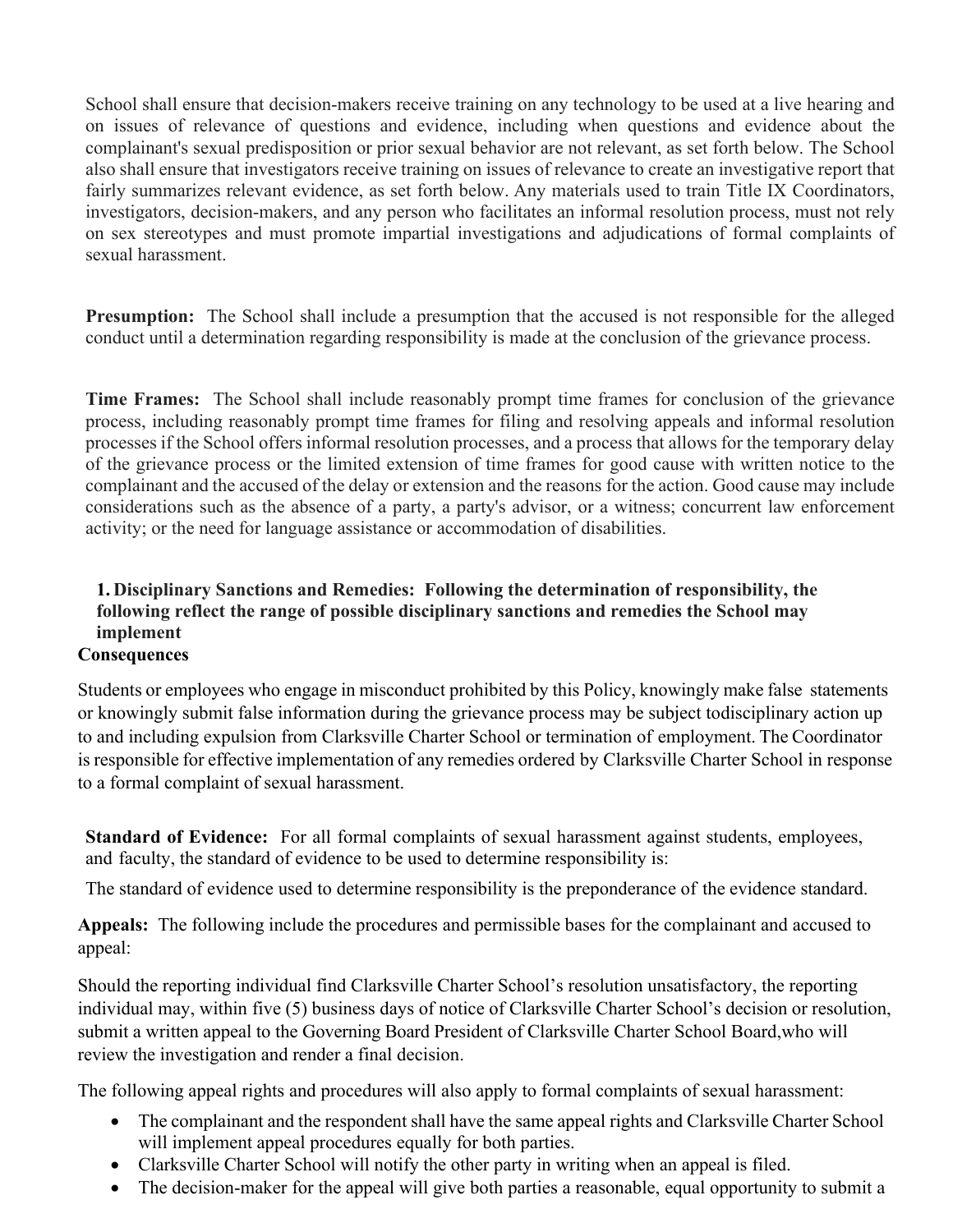written statement in support of, or challenging, the outcome; issue a written decision describing the result of the appeal and the rationale for the result; and provide the written decision simultaneously to both parties.

**Supportive Measures:** The following supportive measures are available to complainants and those accused:

 Upon the receipt of an informal or formal complaint of sexual harassment, the Coordinator will promptly contact the complainant to discuss the availability of supportive measures. The Coordinator will consider the complainant's wishes with respect to supportive measures, inform the complainant of the availability of supportive measures with or without the filing of a formal complaint of sexual harassment, and explain the process for filing a formal complaint of sexual harassment.

Supportive measures are non-disciplinary, non-punitive individualized services offered as appropriate, as reasonably available, and without fee or charge to the complainant or the respondent before or after the filing of a formal complaint of sexual harassment or where no formalcomplaint of sexual harassment has been filed. Such measures are designed to restore or preserve equal access to Clarksville Charter School's education program or activity without unreasonably burdening the other party, including measures designed to protect the safety of all parties or Clarksville Charter School's educational environment, or deter sexual harassment. Supportive measures available to complainants and respondents may include but are not limited to counseling, extensions of deadlines or other course-related adjustments, modifications of work or class schedules, campus escort services, mutual restrictions on contact between the parties, changes in work locations, leaves of absence, increased security and monitoring of certain areas of the campus, and other similar measures. Clarksville Charter School will maintain as confidential any supportive measures provided to the complainant or respondent, to the extent that maintaining suchconfidentiality would not impair the ability of Clarksville Charter School to provide the supportive measures.

## **Title IX Coordinator - Jenell Sherman**

#### **Email- [jenell.sherman@sequoiagrove.org](mailto:jenell.sherman@clarksvillecharter.org)**

#### **Phone Number- (916) 532-5923**

**Privileged Evidence:** When making a determination of responsibility, the School will not require, allow, rely upon, or otherwise use questions or evidence that constitute, or seek disclosure of, information protected under a legally recognized privilege, unless the person holding such privilege has waived the privilege.

**Notice of allegations:** When the School receives a formal complaint, the School will provide written notice to the parties who are known. Such written notice will contain the following:

1) Notice of the School's grievance process, including any informal resolution process;

2) Notice of the allegations of sexual harassment potentially constituting sexual harassment as defined above, including sufficient details known at the time and with sufficient time to prepare a response before any initial interview.

Sufficient details include the identities of the parties involved in the incident, if known, the conduct allegedly constituting sexual harassment, and the date and location of the alleged incident, if known.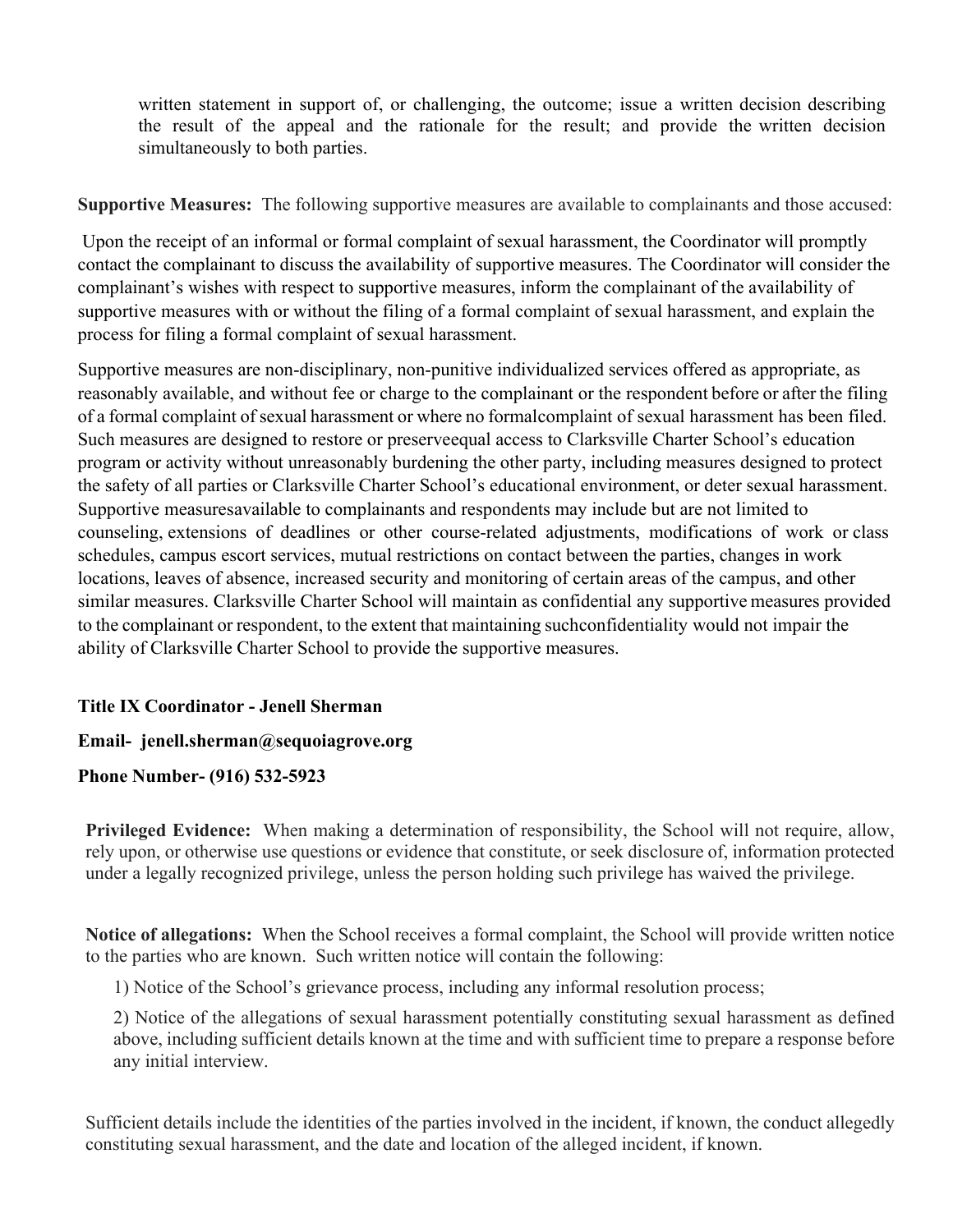The written notice shall include a statement that the accused is presumed not responsible for the alleged conduct and that a determination regarding responsibility is made at the conclusion of the grievance process.

The written notice shall inform the parties that they may have an advisor of their choice, who may be, but is not required to be, an attorney, and may inspect and review evidence. The written notice must inform the parties of any provision in the School's code of conduct that prohibits knowingly making false statements or knowingly submitting false information during the grievance process.

If, in the course of an investigation, the School decides to investigate allegations about the complainant or the accused that are not included in the notice provided above, the School must provide notice of the additional allegations to the parties whose identities are known.

#### **Dismissal of a Formal Complaint**:

The School shall investigate the allegations in a formal complaint. If the conduct alleged in the formal complaint would not constitute sexual harassment as defined above even if proved, did not occur in the School's education program or activity, or did not occur against a person in the United States, then the School must dismiss the formal complaint with regard to that conduct for purposes of sexual harassment under title IX and implemented regulations; such a dismissal does not preclude action under another provision of the School's code of conduct.

The School may dismiss the formal complaint or any allegations therein, if at any time during the investigation or hearing: A complainant notifies the Title IX Coordinator in writing that the complainant would like to withdraw the formal complaint or any allegations therein; the accused is no longer enrolled or employed by the School; or specific circumstances prevent the School from gathering evidence sufficient to reach a determination as to the formal complaint or allegations therein.

Upon a dismissal described above, the School must promptly send written notice of the dismissal and reason(s) therefor simultaneously to the parties.

**Consolidation of Formal Complaints**. A School may consolidate formal complaints as to allegations of sexual harassment against more than one accused, or by more than one complainant against one or more accused, or by one party against the other party, where the allegations of sexual harassment arise out of the same facts or circumstances. Where a grievance process involves more than one complainant or more than one accused, references in this policy to the singular "party," "complainant," or "respondent" include the plural, as applicable.

**Investigation of a Formal Complaint.** When investigating a formal complaint and throughout the grievance process, the School shall:

1) Ensure that the burden of proof and the burden of gathering evidence sufficient to reach a determination regarding responsibility rest on the School and not on the parties provided that the School cannot access, consider, disclose, or otherwise use a party's records that are made or maintained by a physician, psychiatrist, psychologist, or other recognized professional or paraprofessional acting in the professional's or paraprofessional's capacity, or assisting in that capacity, and which are made and maintained in connection with the provision of treatment to the party, unless the School obtains that party's voluntary, written consent to do so for a grievance process under this policy. If a student is under the age of 18, the School must obtain the voluntary, written consent of the student's parent/guardian/education rights holder.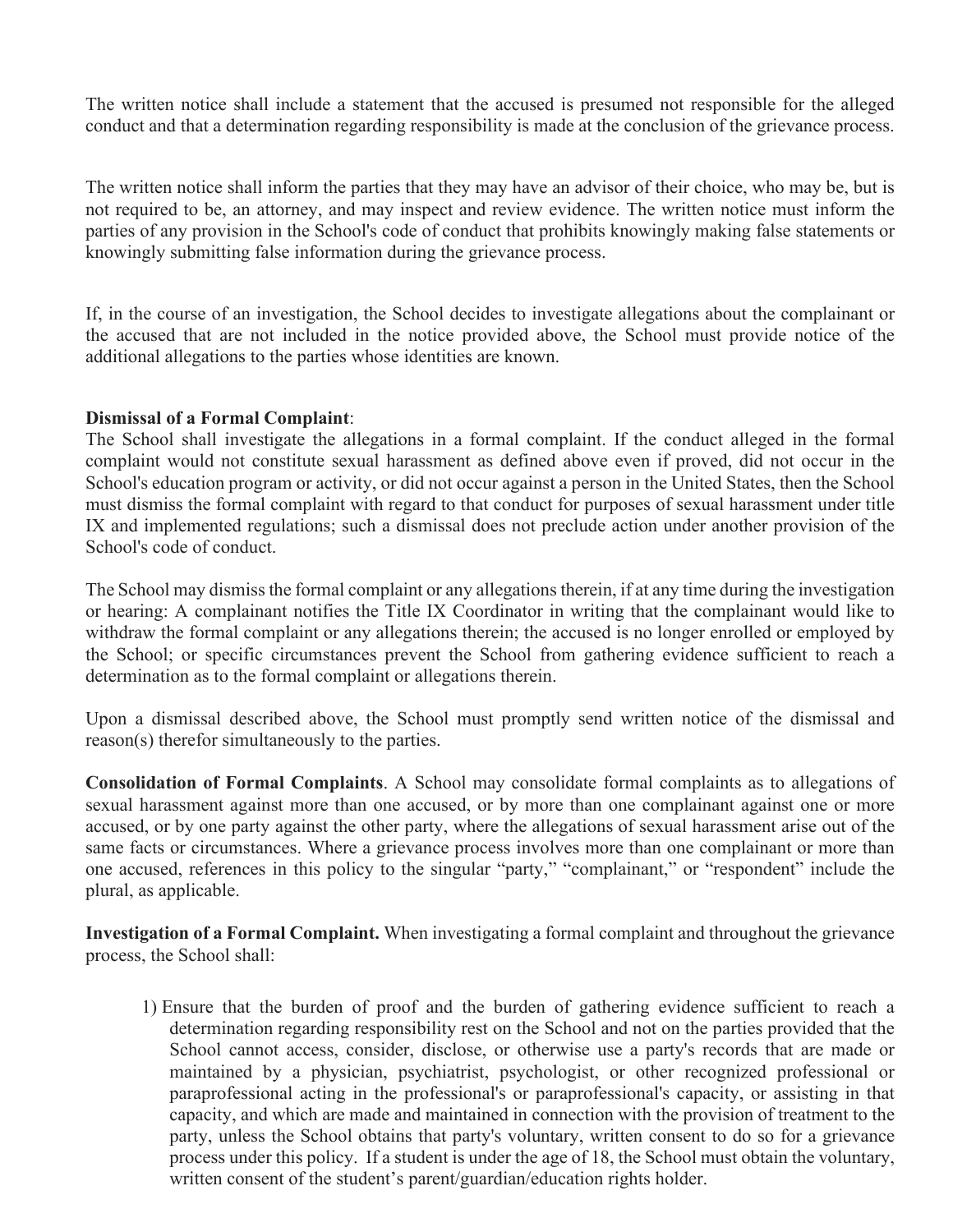- 2) Provide an equal opportunity for the parties to present witnesses, including fact and expert witnesses, and other inculpatory and exculpatory evidence.
- 3) Not restrict the ability of either party to discuss the allegations under investigation or to gather and present relevant evidence.
- 4) Provide the parties with the same opportunities to have others present during any grievance proceeding, including the opportunity to be accompanied to any related meeting or proceeding by the advisor of their choice, who may be, but is not required to be, an attorney, and not limit the choice or presence of advisor for either the complainant or the accused in any meeting or grievance proceeding
- 5) Provide, to a party whose participation is invited or expected, written notice of the date, time, location, participants, and purpose of all hearings, investigative interviews, or other meetings, with sufficient time for the party to prepare to participate;
- 6) Provide both parties an equal opportunity to inspect and review any evidence obtained as part of the investigation that is directly related to the allegations raised in a formal complaint, including the evidence upon which the School does not intend to rely in reaching a determination regarding responsibility and inculpatory or exculpatory evidence whether obtained from a party or other source, so that each party can meaningfully respond to the evidence prior to conclusion of the investigation. Prior to completion of the investigative report, the School must send to each party and the party's advisor, if any, the evidence subject to inspection and review in an electronic format or a hard copy, and the parties must have at least 10 days to submit a written response, which the investigator will consider prior to completion of the investigative report. The School must make all such evidence subject to the parties' inspection and review available at any hearing to give each party equal opportunity to refer to such evidence during the hearing, including for purposes of cross-examination; and
- 7) Create an investigative report that fairly summarizes relevant evidence and, at least 10 days prior to a hearing (if a hearing is required under this policy or otherwise provided) or other time of determination regarding responsibility, send to each party and the party's advisor, if any, the investigative report in an electronic format or a hard copy, for their review and written response.

#### *4.* **Hearings:**

After the School has sent the investigative report to the parties and before reaching a determination regarding responsibility, the decision-maker(s) must afford each party the opportunity to submit written, relevant questions that a party wants asked of any party or witness, provide each party with the answers, and allow for additional, limited follow-up questions from each party. Questions and evidence about the complainant's sexual predisposition or prior sexual behavior are not relevant, unless such questions and evidence about the complainant's prior sexual behavior are offered to prove that someone other than the accused committed the conduct alleged by the complainant, or if the questions and evidence concern specific incidents of the complainant's prior sexual behavior with respect to the accused and are offered to prove consent. The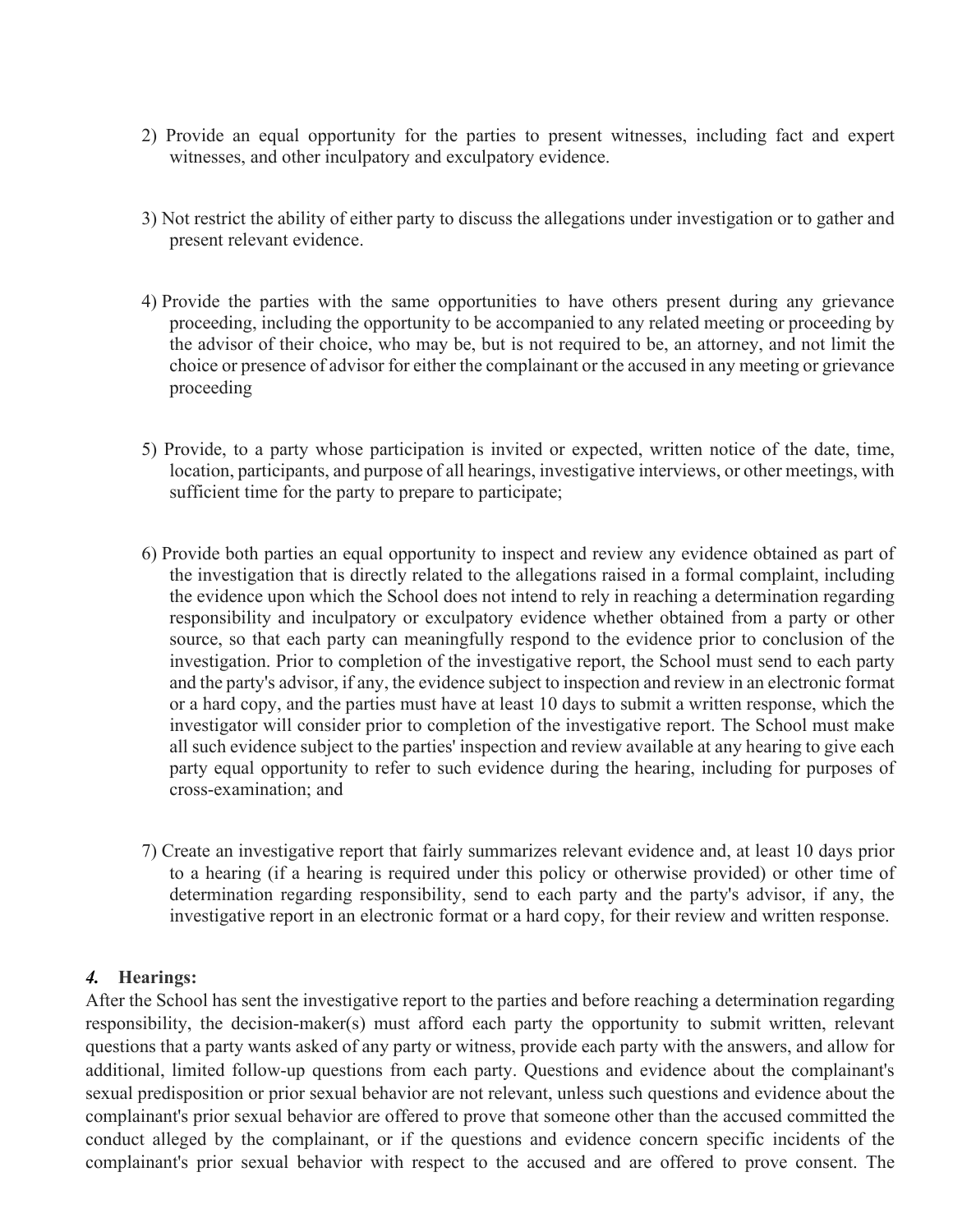decision-maker(s) must explain to the party proposing the questions any decision to exclude a question as not relevant.

*5.* **Determination Regarding Responsibility:** The decision-maker(s), who cannot be the same person(s) as the Title IX Coordinator or the investigator(s), must issue a written determination regarding responsibility applying the standard of evidence described above.

The written determination must include—

1) Identification of the allegations potentially constituting sexual harassment as defined above.

2) A description of the procedural steps taken from the receipt of the formal complaint through the determination, including any notifications to the parties, interviews with parties and witnesses, site visits, methods used to gather other evidence, and hearings held.

- 3) Findings of fact supporting the determination.
- 4) Conclusions regarding the application of the School's code of conduct to the facts.
- 5) A statement of, and rationale for, the result as to each allegation, including a determination regarding responsibility, any disciplinary sanctions the School imposes on the accused, and whether remedies designed to restore or preserve equal access to the School's education program or activity will be provided by the School to the complainant; and
- 6) The School's procedures and permissible bases for the complainant and the accused to appeal.
- The School shall provide the written determination to the parties simultaneously. The determination regarding responsibility becomes final either on the date that the School provides the parties with the written determination of the result of the appeal, if an appeal is filed, or if an appeal is not filed, the date on which an appeal would no longer be considered timely.

The Title IX Coordinator is responsible for effective implementation of any remedies.

- **6. Appeals:** The School shall offer both parties an appeal from a determination regarding responsibility within **five (5) days of the issuance of the Written Decision**, and from the School's dismissal of a formal complaint or any allegations therein, on the following bases:
	- 1) Procedural irregularity that affected the outcome of the matter;
	- 2) New evidence that was not reasonably available at the time the determination regarding responsibility or dismissal was made, that could affect the outcome of the matter; and
	- 3) The Title IX Coordinator, investigator(s), or decision-maker(s) had a conflict of interest or bias for or against a complainant or an accused generally or the individual complainant or accused that affected the outcome of the matter.

The Title IX Appeals Officer (not Decision-Maker, Title IX Coordinator, or Investigator) shall issue written decision of an appeal within **thirty (30) days from the receipt of the appeal**.

As to all appeals, the School shall: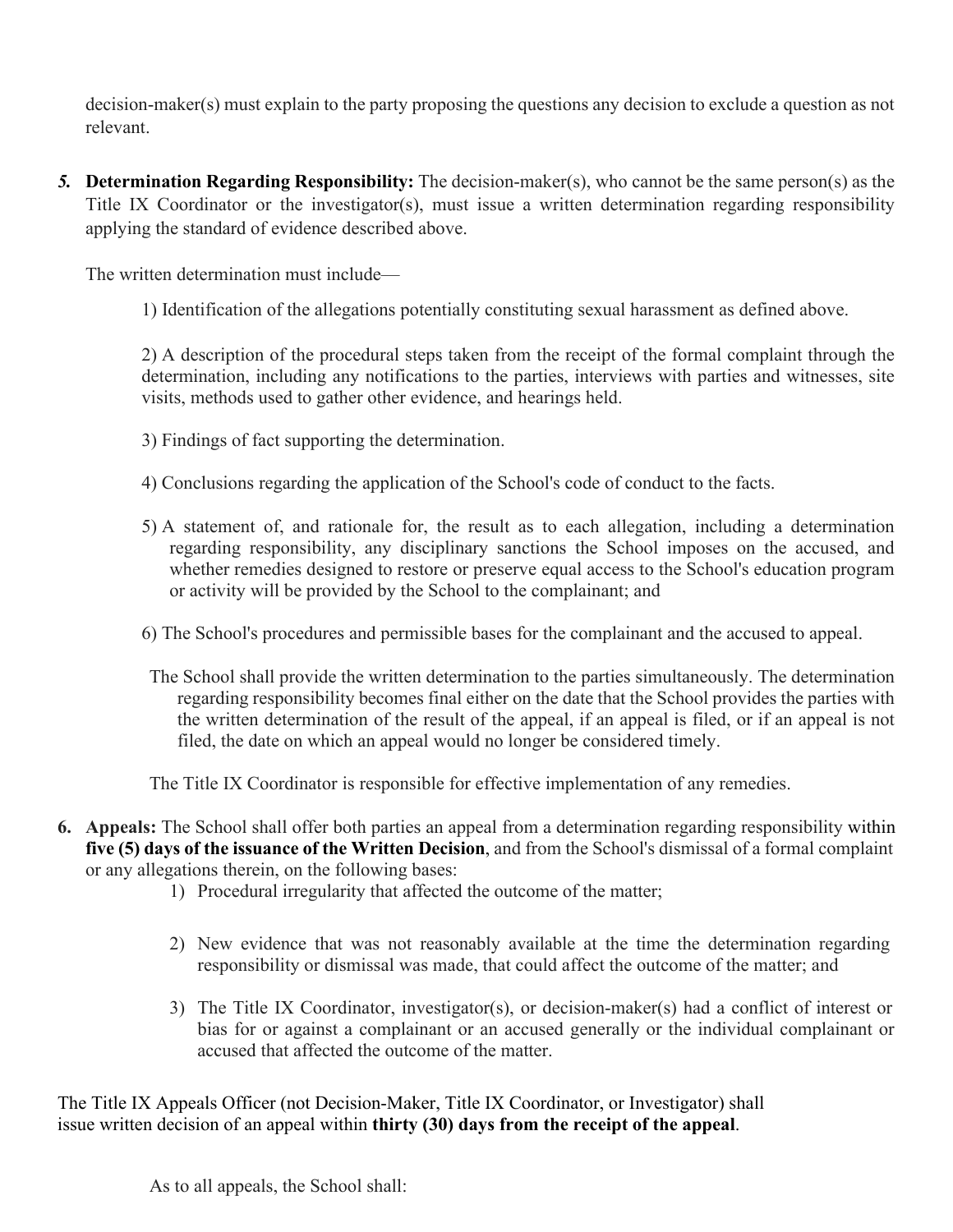- 1) Notify the other party in writing when an appeal is filed and implement appeal procedures equally for both parties;
- 2) Ensure that the decision-maker(s) for the appeal is not the same person as the decisionmaker(s) that reached the determination regarding responsibility or dismissal, the investigator(s), or the Title IX Coordinator;
- 3) Ensure that the decision-maker(s) for the appeal complies with the conflict of interest and bias standards set forth above;
- 4) Give both parties a reasonable, equal opportunity to submit a written statement in support of, or challenging, the outcome;
- 5) Issue a written decision describing the result of the appeal and the rationale for the result; and
- 6) Provide the written decision simultaneously to both parties.
- **7. Informal Resolution**: The School may not require as a condition of enrollment or continuing enrollment, or employment or continuing employment, or enjoyment of any other right, waiver of the right to an investigation and adjudication of formal complaints of sexual harassment consistent with this policy. Similarly, the School may not require the parties to participate in an informal resolution process under this policy and may not offer an informal resolution process unless a formal complaint is filed. However, at any time prior to reaching a determination regarding responsibility the School may facilitate an informal resolution process, such as mediation, that does not involve a full investigation and adjudication, provided that the School—
	- 1) Provides to the parties a written notice disclosing: The allegations, the requirements of the informal resolution process including the circumstances under which it precludes the parties from resuming a formal complaint arising from the same allegations, provided, however, that at any time prior to agreeing to a resolution, any party has the right to withdraw from the informal resolution process and resume the grievance process with respect to the formal complaint, and any consequences resulting from participating in the informal resolution process, including the records that will be maintained or could be shared;
	- 2) Obtains the parties' voluntary, written consent to the informal resolution process; and
	- 3) Does not offer or facilitate an informal resolution process to resolve allegations that an employee sexually harassed a student.

#### **8. Recordkeeping**:

A School must maintain for a period of seven years records of—

- i. Each sexual harassment investigation including any determination regarding responsibility and any audio or audiovisual recording or transcript of any hearing (if applicable), any disciplinary sanctions imposed on the accused, and any remedies provided to the complainant designed to restore or preserve equal access to the School's education program or activity;
- ii. Any appeal and the result therefrom.
- iii. Any informal resolution and the result therefrom; and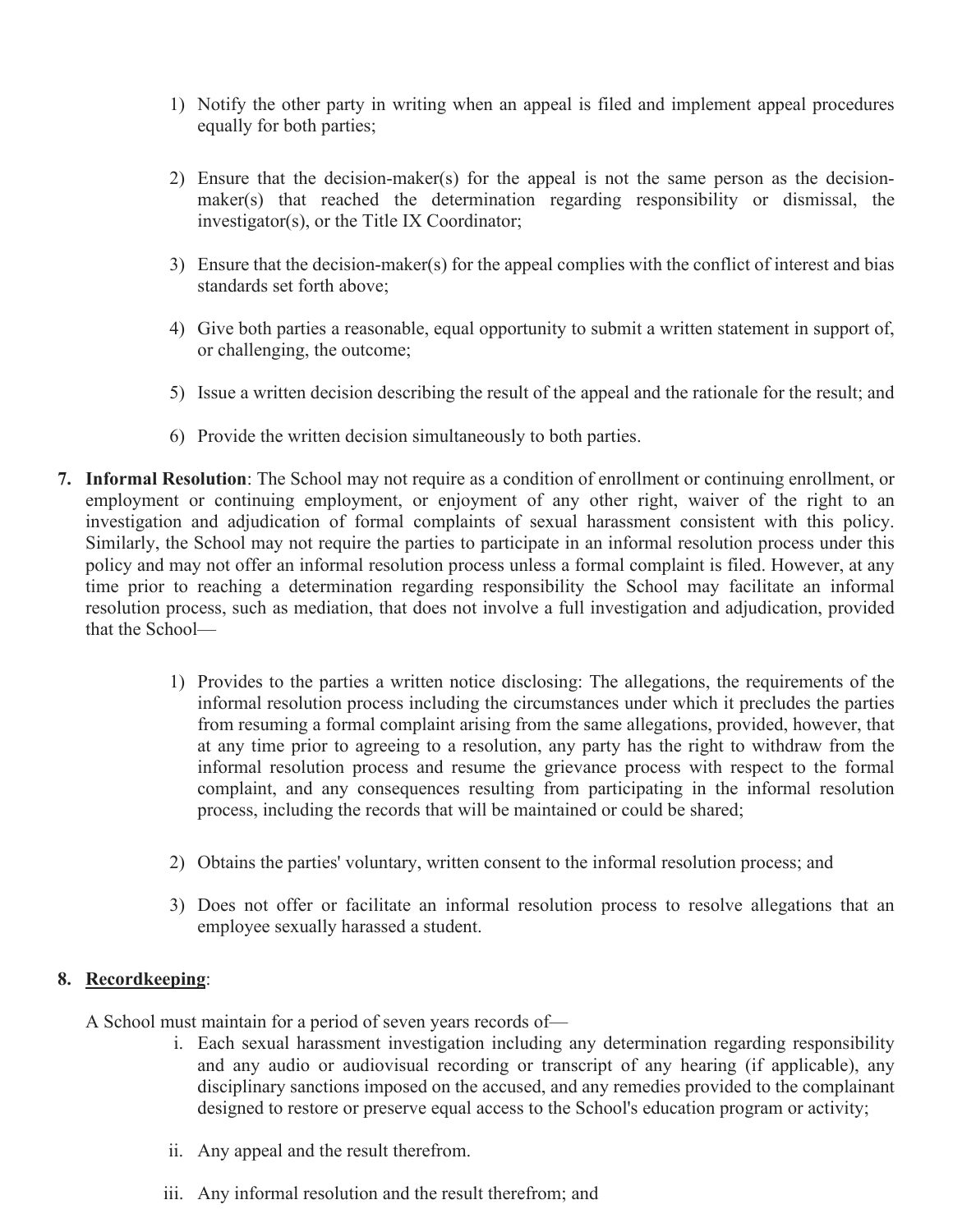iv. All materials used to train Title IX Coordinators, investigators, decision-makers, and any person who facilitates an informal resolution process. The School must make these training materials publicly available on its website, or if the School does not maintain a website the School must make these materials available upon request for inspection by members of the public.

For each response to a formal complaint required by this policy, the School must create, and maintain for a period of seven years, records of any actions, including any supportive measures, taken in response to a report or formal complaint of sexual harassment. In each instance, the School must document the basis for its conclusion that its response was not deliberately indifferent, and document that it has taken measures designed to restore or preserve equal access to the School's education program or activity. If a School does not provide a complainant with supportive measures, then the School must document the reasons why such a response was not clearly unreasonable in light of the known circumstances. The documentation of certain bases or measures does not limit the School in the future from providing additional explanations or detailing additional measures taken.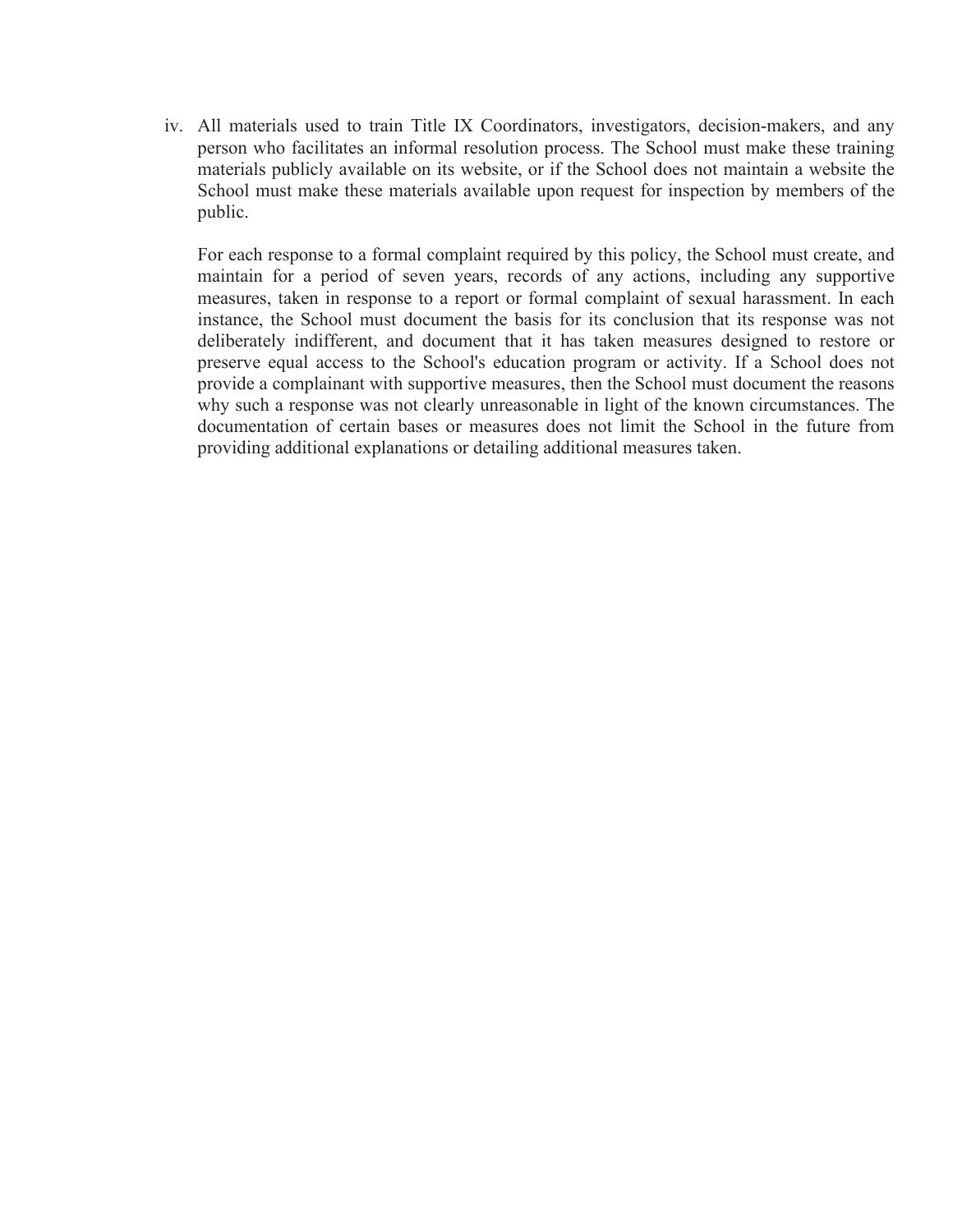

## **Title IX Sexual Harassment Complaint Form**

| Instructions: This form can be completed by any individual who has knowledge of a sexual harassment conduct occurring within<br>Clarksville Charter School's ("School") education program or activity. Please complete the information below to the best of your<br>ability. Should you need additional space or would like to provide documentation to support the allegations in the complaint, you                                                                                                                                                                                                                                                                                                                                                                                       |                                                      |  |
|---------------------------------------------------------------------------------------------------------------------------------------------------------------------------------------------------------------------------------------------------------------------------------------------------------------------------------------------------------------------------------------------------------------------------------------------------------------------------------------------------------------------------------------------------------------------------------------------------------------------------------------------------------------------------------------------------------------------------------------------------------------------------------------------|------------------------------------------------------|--|
| can attach those to this complaint form. If you have any questions, please contact the School's Title IX Coordinator listed below.<br><b>Contact Information and Complainant's (Person Making Complaint) Information</b><br>Full Name of Person Filing the Complaint Name:<br>Address: All Address: All Address: All Address: All Address: All Address: All Address: All Address: All Address: All Address: All Address: All Address: All Address: All Address: All Address: All Address: All Address: All A<br>Phone: Phone Phone Phone Phone Phone Phone Phone Phone Phone Phone Phone Phone Phone Phone Phone Phone Phone Phone Phone Phone Phone Phone Phone Phone Phone Phone Phone Phone Phone Phone Phone Phone Phone Phone Phone Phone<br><b>Respondent's (Accused) Information</b> |                                                      |  |
|                                                                                                                                                                                                                                                                                                                                                                                                                                                                                                                                                                                                                                                                                                                                                                                             |                                                      |  |
|                                                                                                                                                                                                                                                                                                                                                                                                                                                                                                                                                                                                                                                                                                                                                                                             |                                                      |  |
|                                                                                                                                                                                                                                                                                                                                                                                                                                                                                                                                                                                                                                                                                                                                                                                             |                                                      |  |
|                                                                                                                                                                                                                                                                                                                                                                                                                                                                                                                                                                                                                                                                                                                                                                                             |                                                      |  |
|                                                                                                                                                                                                                                                                                                                                                                                                                                                                                                                                                                                                                                                                                                                                                                                             |                                                      |  |
|                                                                                                                                                                                                                                                                                                                                                                                                                                                                                                                                                                                                                                                                                                                                                                                             |                                                      |  |
|                                                                                                                                                                                                                                                                                                                                                                                                                                                                                                                                                                                                                                                                                                                                                                                             |                                                      |  |
|                                                                                                                                                                                                                                                                                                                                                                                                                                                                                                                                                                                                                                                                                                                                                                                             |                                                      |  |
|                                                                                                                                                                                                                                                                                                                                                                                                                                                                                                                                                                                                                                                                                                                                                                                             |                                                      |  |
| Is the accused a School staff member? $\square$ No $\square$ Yes $\square$ Other<br><b>Details of Complaint</b><br>Please describe the facts underlying your complaint. Provide details such as the names of those involved, the dates of the incident,<br>whether witnesses were present and the names of any witnesses, etc. Please provide any details which you feel might be helpfulto<br>the complaint investigator.<br>Did the harassment occur within or during the School's program or activity? If so, please describe below:                                                                                                                                                                                                                                                     | Is the accused a student? $\square$ No $\square$ Yes |  |
|                                                                                                                                                                                                                                                                                                                                                                                                                                                                                                                                                                                                                                                                                                                                                                                             |                                                      |  |
|                                                                                                                                                                                                                                                                                                                                                                                                                                                                                                                                                                                                                                                                                                                                                                                             |                                                      |  |
|                                                                                                                                                                                                                                                                                                                                                                                                                                                                                                                                                                                                                                                                                                                                                                                             |                                                      |  |
|                                                                                                                                                                                                                                                                                                                                                                                                                                                                                                                                                                                                                                                                                                                                                                                             |                                                      |  |
|                                                                                                                                                                                                                                                                                                                                                                                                                                                                                                                                                                                                                                                                                                                                                                                             |                                                      |  |
|                                                                                                                                                                                                                                                                                                                                                                                                                                                                                                                                                                                                                                                                                                                                                                                             |                                                      |  |
|                                                                                                                                                                                                                                                                                                                                                                                                                                                                                                                                                                                                                                                                                                                                                                                             |                                                      |  |
|                                                                                                                                                                                                                                                                                                                                                                                                                                                                                                                                                                                                                                                                                                                                                                                             |                                                      |  |
|                                                                                                                                                                                                                                                                                                                                                                                                                                                                                                                                                                                                                                                                                                                                                                                             |                                                      |  |
|                                                                                                                                                                                                                                                                                                                                                                                                                                                                                                                                                                                                                                                                                                                                                                                             |                                                      |  |
|                                                                                                                                                                                                                                                                                                                                                                                                                                                                                                                                                                                                                                                                                                                                                                                             |                                                      |  |
|                                                                                                                                                                                                                                                                                                                                                                                                                                                                                                                                                                                                                                                                                                                                                                                             |                                                      |  |
|                                                                                                                                                                                                                                                                                                                                                                                                                                                                                                                                                                                                                                                                                                                                                                                             |                                                      |  |
|                                                                                                                                                                                                                                                                                                                                                                                                                                                                                                                                                                                                                                                                                                                                                                                             |                                                      |  |
|                                                                                                                                                                                                                                                                                                                                                                                                                                                                                                                                                                                                                                                                                                                                                                                             |                                                      |  |
|                                                                                                                                                                                                                                                                                                                                                                                                                                                                                                                                                                                                                                                                                                                                                                                             |                                                      |  |
|                                                                                                                                                                                                                                                                                                                                                                                                                                                                                                                                                                                                                                                                                                                                                                                             |                                                      |  |
|                                                                                                                                                                                                                                                                                                                                                                                                                                                                                                                                                                                                                                                                                                                                                                                             |                                                      |  |
|                                                                                                                                                                                                                                                                                                                                                                                                                                                                                                                                                                                                                                                                                                                                                                                             |                                                      |  |
|                                                                                                                                                                                                                                                                                                                                                                                                                                                                                                                                                                                                                                                                                                                                                                                             |                                                      |  |